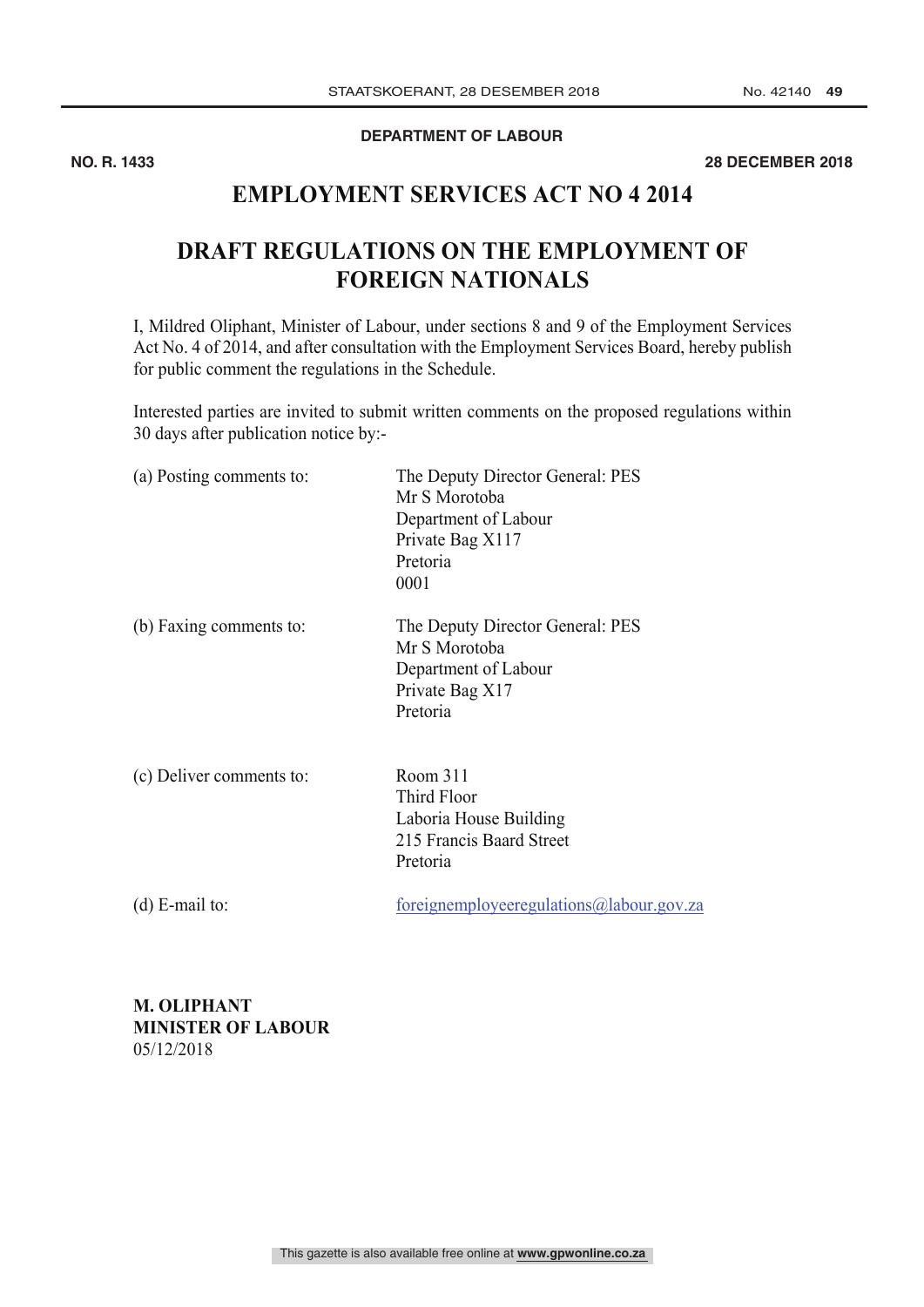### **SCHEDULE**

- 1. Definitions
- 2. Work visa
- 3. Corporate visa
- 4. Skills transfer plan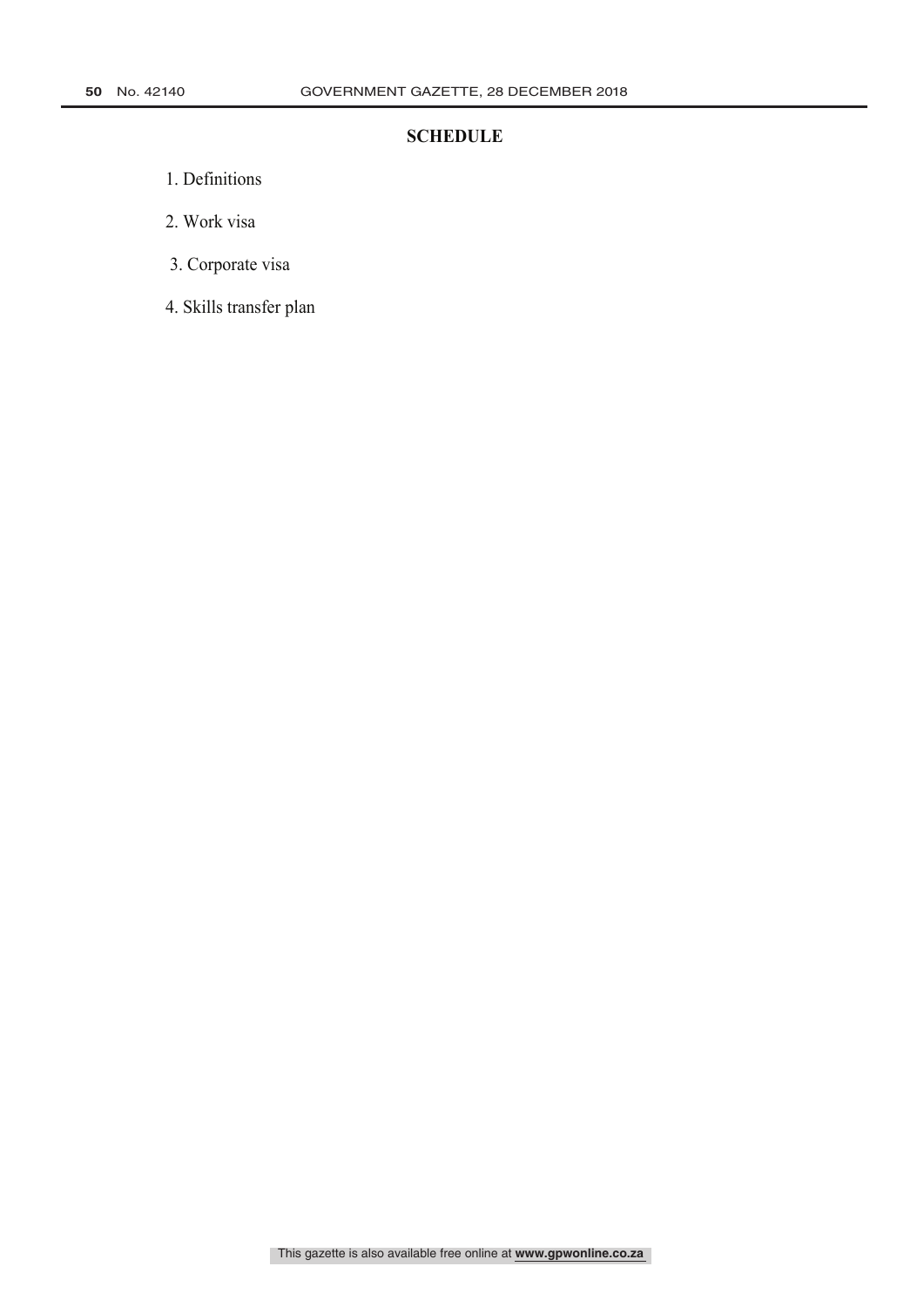### **1. DEFINITIONS**

(a) In these Regulations, any word or expression to which a meaning has been assigned in the Act will have the meaning so assigned and, unless the context otherwise indicates-

**"Applicant"** means an employer applying for a work visa or corporate visa,

**"corporate applicant"** means a juristic person established under the laws of the Republic which applies for a

 corporate visa referred to in section 21 of the Immigration Act, 2002 (Act No. 13 of 2002) as amended;

 **"corporate visa"** means a visa contemplated in section 21 of the Immigration Act, 2002 (Act No. 13 of 2002) as

amended;

 **"designated employer"** means as defined in section 1 of the Employment Equity Act, 1998 (Act No 55 of 1998);

 **"diligent search"** means a thorough search for the available skill within the Republic of South Africa;

 **"Department"** means the Department of Labour;

 **" employer"** means the person contractually bound by the applicable employment contract as an employer or, in

 the case of a juristic person, its chief executive officer or the person to whom such officer has delegated the final

responsibility in respect of personnel matters;

"ESSA" means Employment Services of South Africa;

 **"Employment Equity Act"** means the Employment Equity Act, 1998 (Act No 55 of 1998) as amended;

**"work visa"** means a visa contemplated in section 19(2) of the Immigration Act, 2002 (Act No 13 of 2002) as amended;

**"SAQA"** means the South African Qualifications Authority established in terms of the National

Qualifications Framework Act, 2008 (Act No. 67 of 2008);

**"seasonal worker"** means a migrant worker whose work by its character is dependent on seasonal conditions and is

performed only during part of the year;

**"submit"** means an electronic online submission to the Department;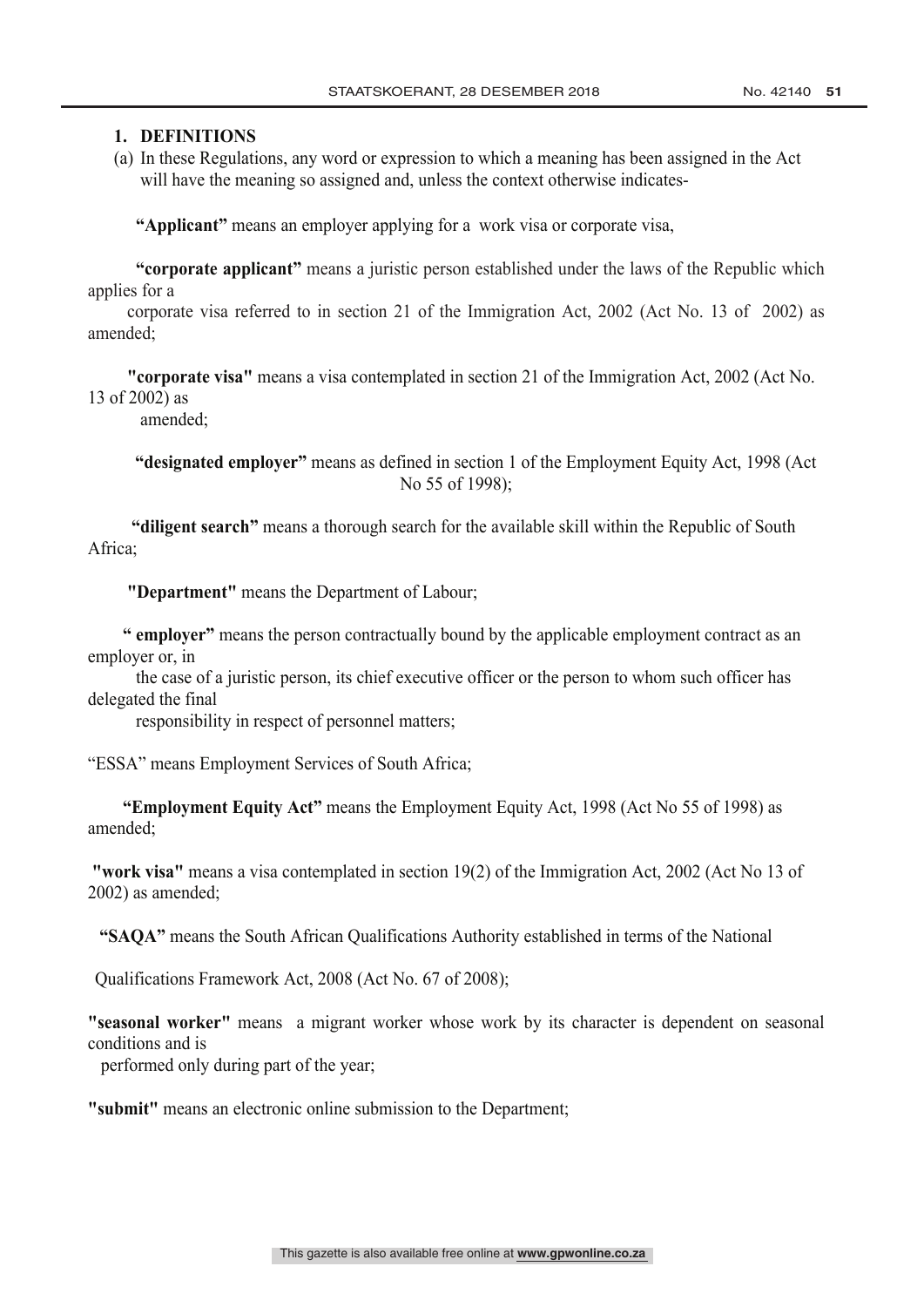**"guidelines"** means a guideline on the operation procedures available on the Department of Labour's

website;

**"work visa"** means general work and corporate visa

### **2. Work visa.**

- (1) An applicant for a **work visa** as contemplated in subsection 8(2)(a) of this Act shall submit:-
- (a) Proof of publication of the advertisement in the national print media or website which shall-
	- (i) reflect the full particulars of the relevant print media or website and the date of publication;
	- (ii) clearly define the work opportunity offered and the duties;
	- (iii) measure at least 60 millimetres by 60 millimetres if published in print media;
	- (iv) state the closing date for the application; and
	- (v) (Not be older than four months at the time of the visa application, which period shall be calculated from the closing date of the advertisement and shall not have been removed from print media or website for less than thirty days.

(b)In satisfying themselves that there are no other person in the Republic with suitable skills to fill a vacancy, the employer may make use of Public Employment Services or Private Employment Agencies;

(c) The Department shall refer the matched work seeker details to the Applicant within 10 working days of the date of

receipt of the opportunity;

- (d) The applicant shall submit a report of the referred work seeker within 10 working days of the date of receipt of the referral;
- (e) The report in sub reg (3) shall consist of:

(f) Selection and Interview notes of the applicant indicating the rationale for unsuitability of recruited local citizens and

reasons for non-selection of citizens;

- (g) Curriculum vitae of the shortlisted candidates and preferred candidate;
- (h) The contract of employment stipulating the conditions of employment and bearing the signature and stamp of the applicant;
- (i) Proof of qualifications evaluated by SAQA;
- (j) A copy of the applicant's previously issued work visa if applicable;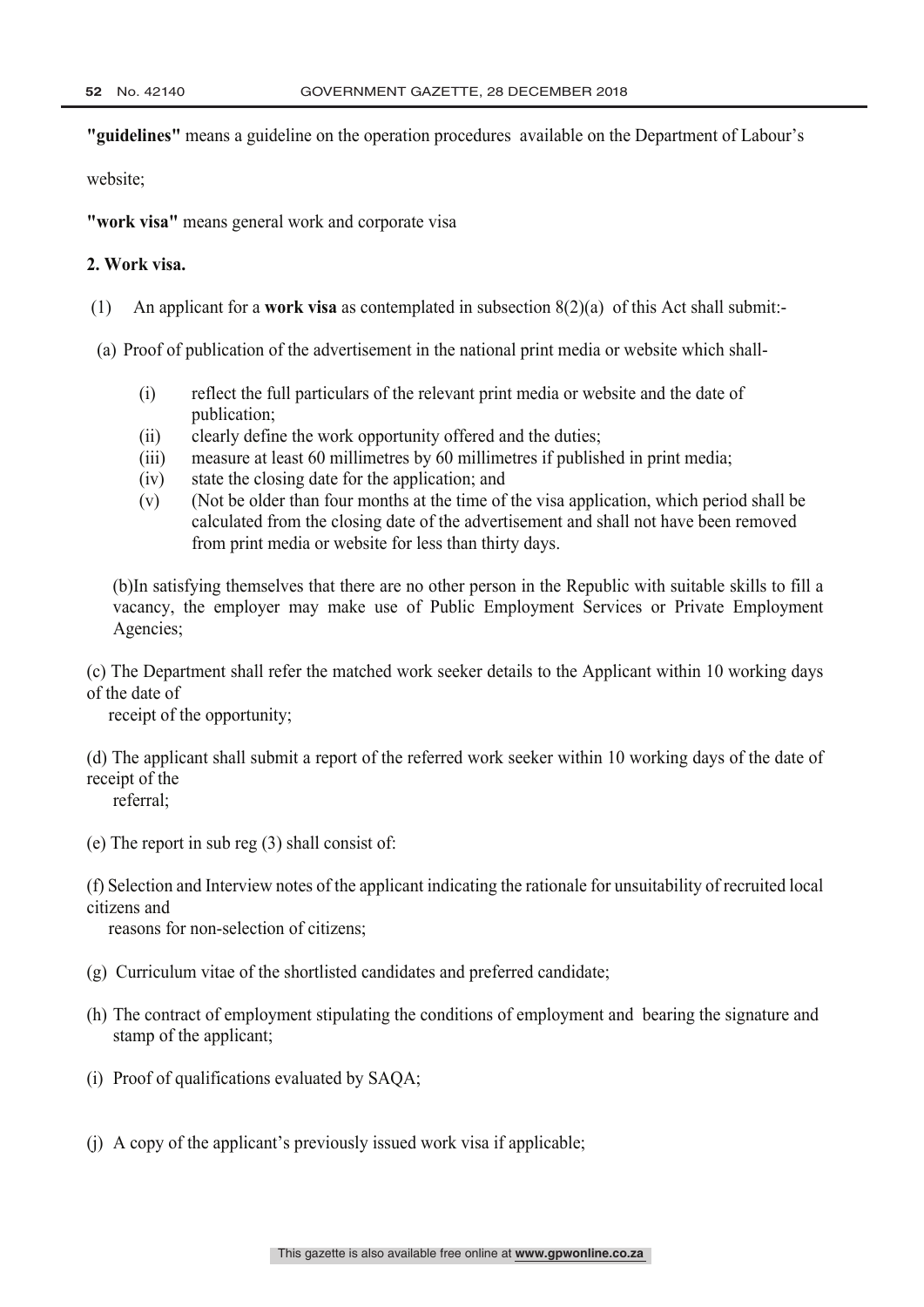(k) Proof that at least 60% of the total staff complements employed in the operations of the business are South African

citizens or permanent residents employed permanently in various positions;

- (l) A Workplace Skills Plan if the applicant;
- (m)Skills Transfer plan excluding unskilled or seasonal farm workers;
- (n) Ensure that the salary offered in the contract of employment is market related;
- (o) Positions in government departments, public entities, constitutional institutions and state owned entities shall be accompanied by a letter of recommendation from the Heads of such government departments the public entity and state owned entity, constitutional institutions;

(p) In the case of a professional skill the applicant shall produce proof of registration with the affiliated professional

Body.

(q) The applicant shall comply with all labour legislation.

### **3**. **Corporate visa**

- (1) An applicant for a **corporate visa** as contemplated in subsection 8(2)(a) of this Act shall submit:-
- (a) Proof of publication of the advertisement in the national print media or website which shall-
	- (i) reflect the full particulars of the relevant print media or website and the date of publication;
	- (ii) clearly define the work opportunity offered and the duties;
	- (iii) measure at least 60 millimetres by 60 millimetres if published in print media;
	- (iv)state the closing date for the application; and
	- (v) (Not be older than four months at the time of the visa application, which period shall be calculated from the closing date of the advertisement and shall not have been removed from print media or website for less than thirty days.

(b)In satisfying themselves that there are no other person in the Republic with suitable skills to fill a vacancy, the employer may make use of Public Employment Services or Private Employment Agencies;

(c) The Department shall refer the matched work seeker details to the Applicant within 10 working days of the date of

receipt of the opportunity;

(d) The applicant shall submit a report of the referred work seeker within 10 working days of the date of receipt of the

referral;

(e) The report in sub reg (3) shall consist of:

(f) Selection and Interview notes of the applicant indicating the rationale for unsuitability of recruited local citizens and

reasons for non-selection of citizens;